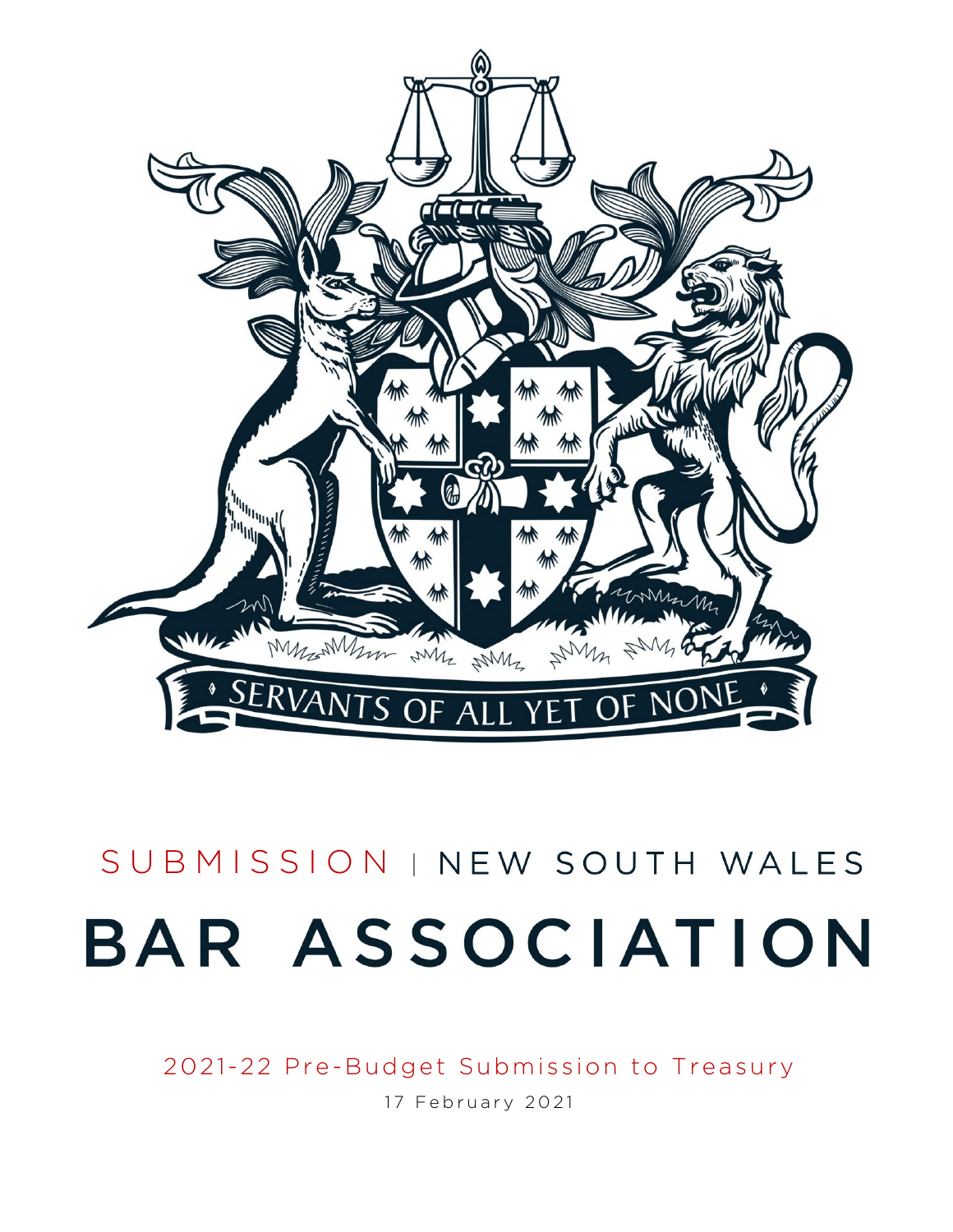## Promoting the administration of justice

The NSW justice system is built on the principle that justice is best served when a fiercely independent Bar is available and accessible to everyone: to ensure all people can access independent advice and representation, and fearless specialist advocacy, regardless of popularity, belief, fear or favour.

NSW barristers owe their paramount duty to the administration of justice. Our members also owe duties to the courts, clients, and colleagues.

The Association serves our members and the public by advocating to government, the Courts, the media and community to develop laws and policies that promote the Rule of Law, the public good, the administration of and access to justice.

## The New South Wales Bar Association

The Association is a voluntary professional association comprised of more than 2,400 barristers who principally practise in NSW.

Under our Constitution, the Association is committed to the administration of justice, making recommendations on legislation, law reform and the business and procedure of Courts, and ensuring the benefits of the administration of justice are reasonably and equally available to all members of the community.

This Submission is informed by the insight and expertise of the Association's members who practise in the NSW registries of the Commonwealth Courts. If you would like any further information regarding this submission, please contact the Association's Department of Policy and Public Affairs on 02 9232 4055 or via [epearson@nswbar.asn.au](mailto:epearson@nswbar.asn.au).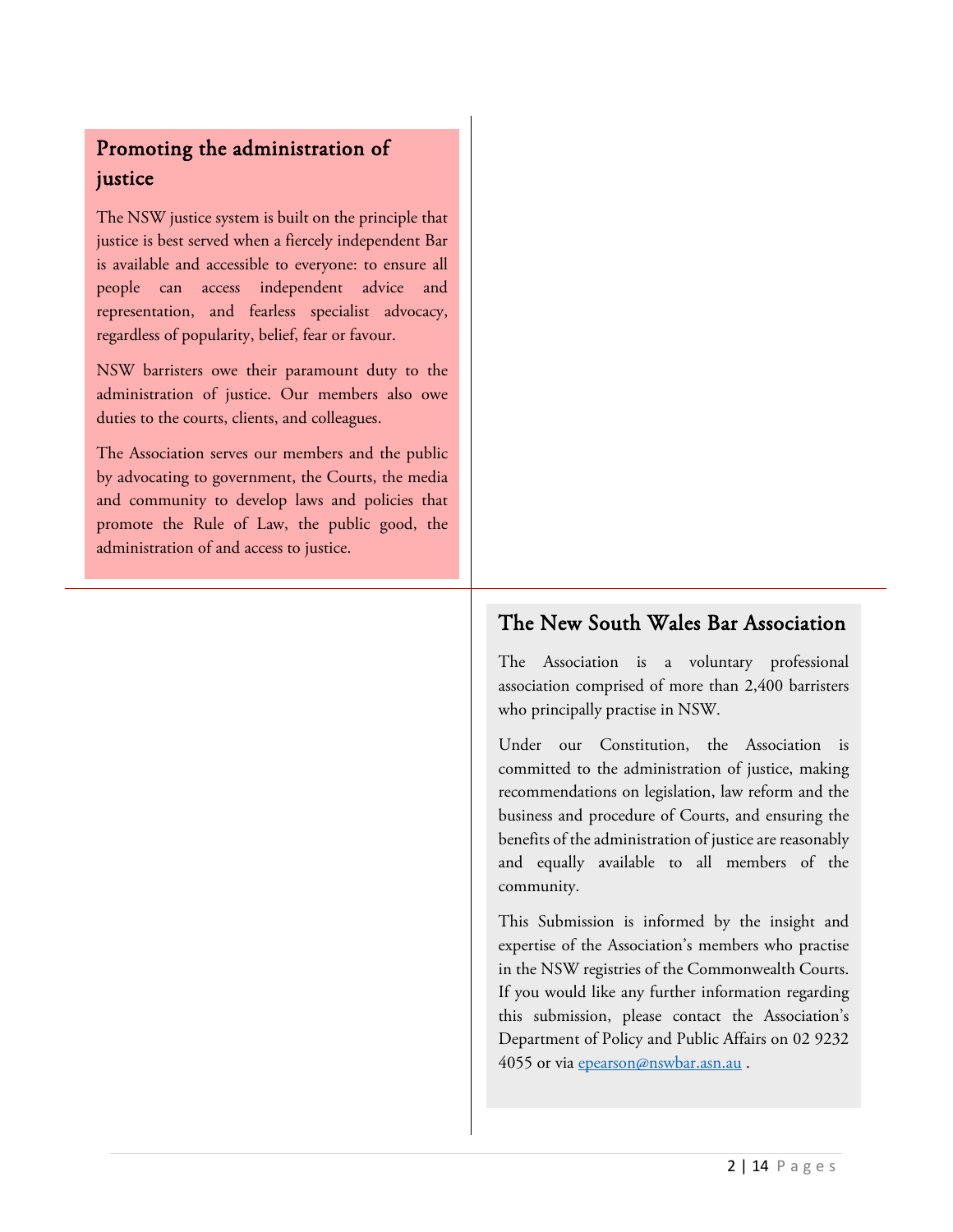# Contents

- A Executive summary
- B Recommendations
- C The business case for further federal funding for the legal assistance sector
- D The case for properly resourcing the family law system and a specialist, stand-alone Family Court
- E The case for implementing the Australian Law Reform Commission's *Pathways to Justice* Report
- F Closing the Gap
- G The cost of not raising the minimum age of criminal responsibility to 14
- H Conclusion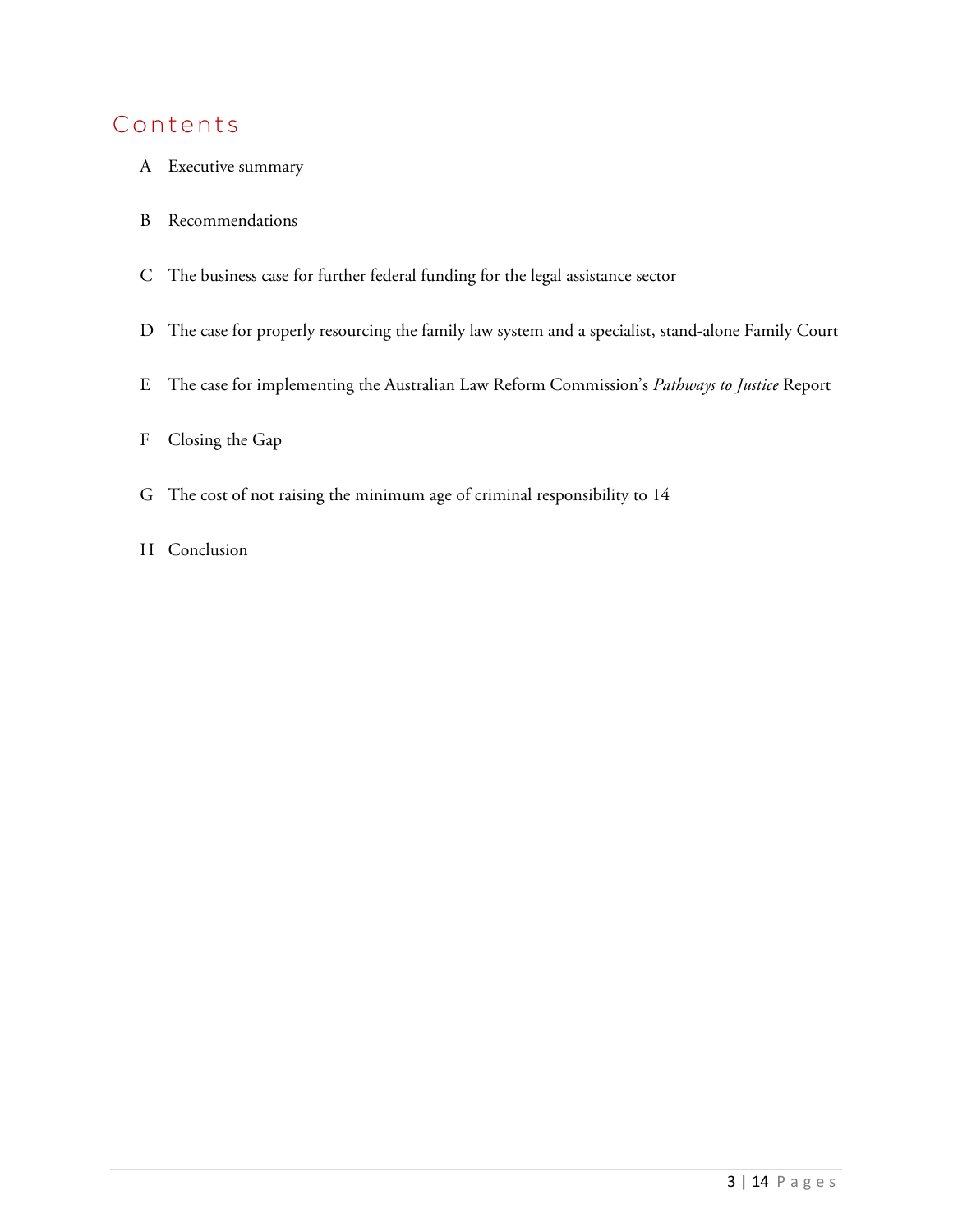# A. Executive summary

- 1. The New South Wales Bar Association (the Association) thanks the Federal Government for the opportunity to make submissions to Treasury on priorities for the 2021-22 Budget.
- 2. A well-resourced and properly funded justice system has a direct correlation to the quality of justice that the system administers as well as public confidence in that system and the Rule of Law. When the system is undermined by the lack of Judges, staff, funding or support to properly meet demand, the community suffers, as the system is unable to live up to its full potential.
- 3. The Association acknowledges the continuing effect of the COVID-19 pandemic on Australians and the pressure this places on government to respond to the needs of the community.
- 4. However, the Association urges the Government to maintain a commitment to resourcing the justice system as outlined in this submission, so the system can fully carry out its functions and serve the Australian public through this difficult time.
- 5. As outlined in the Association's [Supplementary 2020-21 Pre-Budget submission](https://nswbar.asn.au/uploads/pdf-documents/submissions/NSWBA_Bar_Association_-_supplementary_pre-budget_submission_to_Treasury.pdf) in August 2020, the COVID-19 pandemic has reinforced the importance of properly funding and resourcing legal assistance providers, family violence service providers, the courts and family law system to ensure they possess the resilience and agility to respond to increased need in times of crisis.
- 6. Many justice services, courts and legal assistance providers were already struggling with limited resources and in desperate need of funding relief before the pandemic. This strain has been compounded by the increased legal need during the pandemic and the further pressures placed on the system.
- 7. The justice system is an essential service at all times and should be funded accordingly.

## B. Recommendations

- 8. The Association recommends that, as an immediate priority and over the forward estimates, the 2021-22 Budget:
	- a. Increase funding for specialist legal assistance providers and Legal Aid Commissions (together, the Legal Assistance Sector);
	- b. Increase funding and resourcing of the family law system;
	- c. Maintain and adequately fund a specialist, stand-alone and properly resourced Family Court in Australia to best assist children, families and survivors of family violence;
	- d. Fund the appointment of additional judicial officers, including specialist family law judges, to meet the workload of the Family Court and Federal Circuit Court;
	- e. Commit to implementing and properly fund the recommendations of the Australian Law Reform Commission's 2018 *Pathways to Justice* inquiry;
	- f. Invest in the Closing the Gap initiative;
	- g. Commit to raising the minimum age of criminal responsibility from 10 to 14.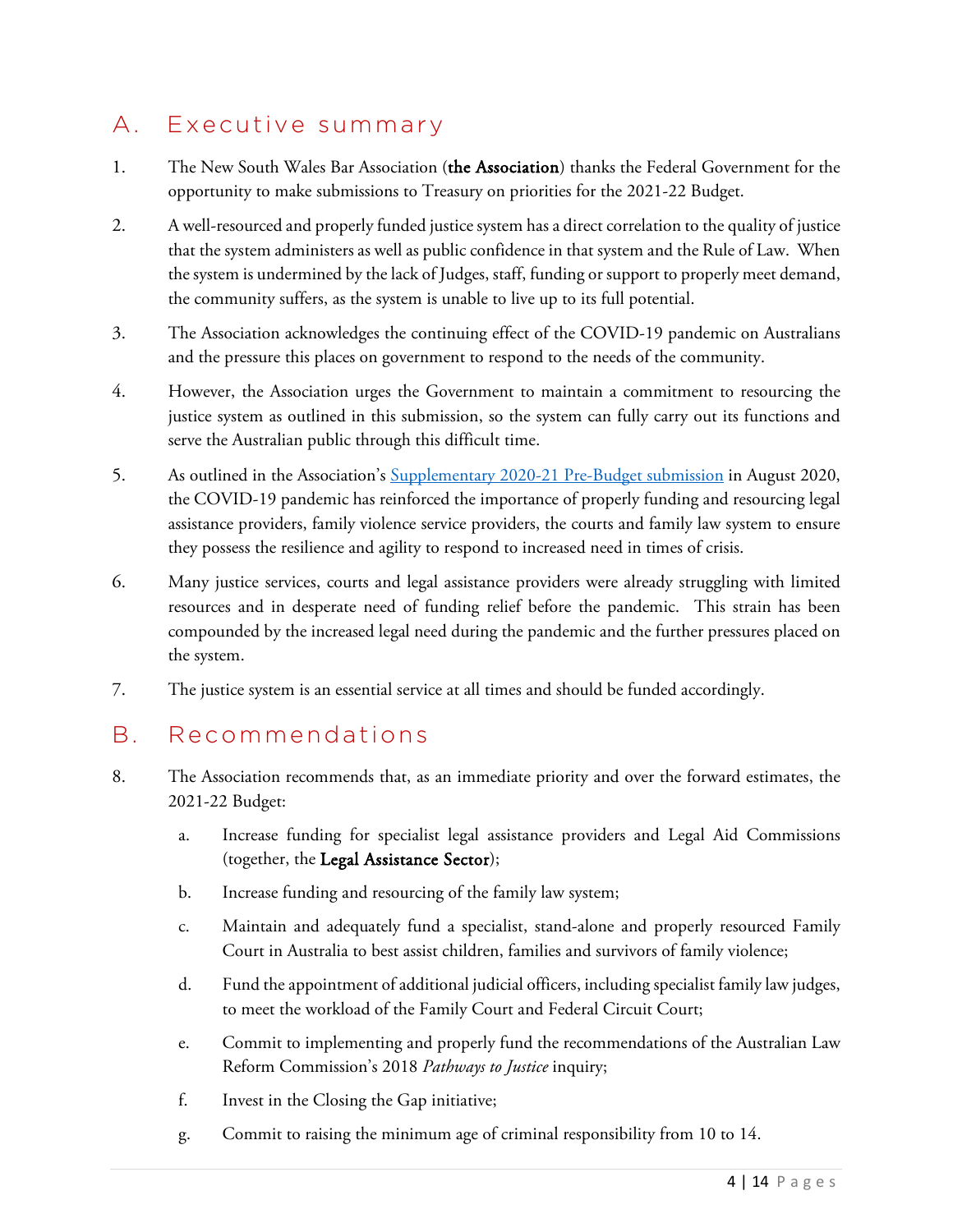# C. The case for further funding legal assistance

#### *Why does legal assistance matter?*

- <span id="page-4-0"></span>9. Equal and fair access to the law is undermined by the reality that, without legal assistance, many people are not able to afford legal representation and appear by necessity themselves in criminal, civil or family law matters. [1](#page-4-1) Underfunding the Legal Assistance Sector adversely impacts clients, victim-survivors and witnesses, and places pressure on already overstretched court systems.
- 10. Chronic underfunding of the Legal Assistance Sector continues to impact on access to justice for many members of the community, and may result in them not pursuing otherwise legitimate claims to defend their rights or interests because they cannot afford legal representation.
- 11. While some people choose to represent themselves, there is a clear link between lack of access to the Legal Assistance Sector and the number of self-represented litigants. In 2019-20 one or both parties did not have representation at some point during proceedings in one in four cases in the Federal Circuit Court,<sup>[2](#page-4-2)</sup> and one in five cases in the Family Court.<sup>[3](#page-4-3)</sup> Self-represented litigants commenced 587 actions in the Federal Court in 2019-20. [4](#page-4-4)
- 12. Unrepresented litigants require more assistance from the courts, including: information about support services and court procedures; advice on form filling, court etiquette, preparing court documents and the rules of evidence; and emotional and practical support.<sup>[5](#page-4-5)</sup> This means cases involving one or more parties without legal representation take significantly longer to conduct properly, fairly and justly. One Family Court Judge told a research study in 2000, after a very full duty list, that the time taken for nine matters involving self-represented litigants would have been halved had they been represented. $^6$  $^6$

#### *Why is more funding needed?*

- 13. The COVID-19 pandemic exacerbated the pre-existing shortfall in secure funding for the Legal Assistance Sector.
- 14. There has been a significant trend over two decades of the Australian Government's funding contribution to Legal Aid Commission's reducing on a real per capita basis.
- 15. Even before the pandemic, specialist legal assistance providers were struggling with chronic underresourcing. For example, in September 2020 Women's Legal Services Queensland told the Senate's COVID-19 Committee that before the pandemic, they were having to turn away 40

 $\overline{\phantom{a}}$ 

<span id="page-4-2"></span><span id="page-4-1"></span><sup>1</sup> John Dewar, Barry Smith and Cate Banks, *Litigants in Person in the Family Court of Australia* (2000), Research Report No 20, 1.

<sup>2</sup> Federal Circuit Court *Annual Report 2019-20* (2020) 31, figure 3.8

<span id="page-4-3"></span><sup>3</sup> Family Court, *Annual Report 2019-20* (2020) 26, figure 3.16.

<span id="page-4-4"></span><sup>4</sup> Federal Court, *Annual Report 2019-20* (2020) 31, table 3.6.

<sup>5</sup> Dewar, Smith and Banks ([n 1\)](#page-4-0) 1.

<span id="page-4-6"></span><span id="page-4-5"></span>Ibid 51.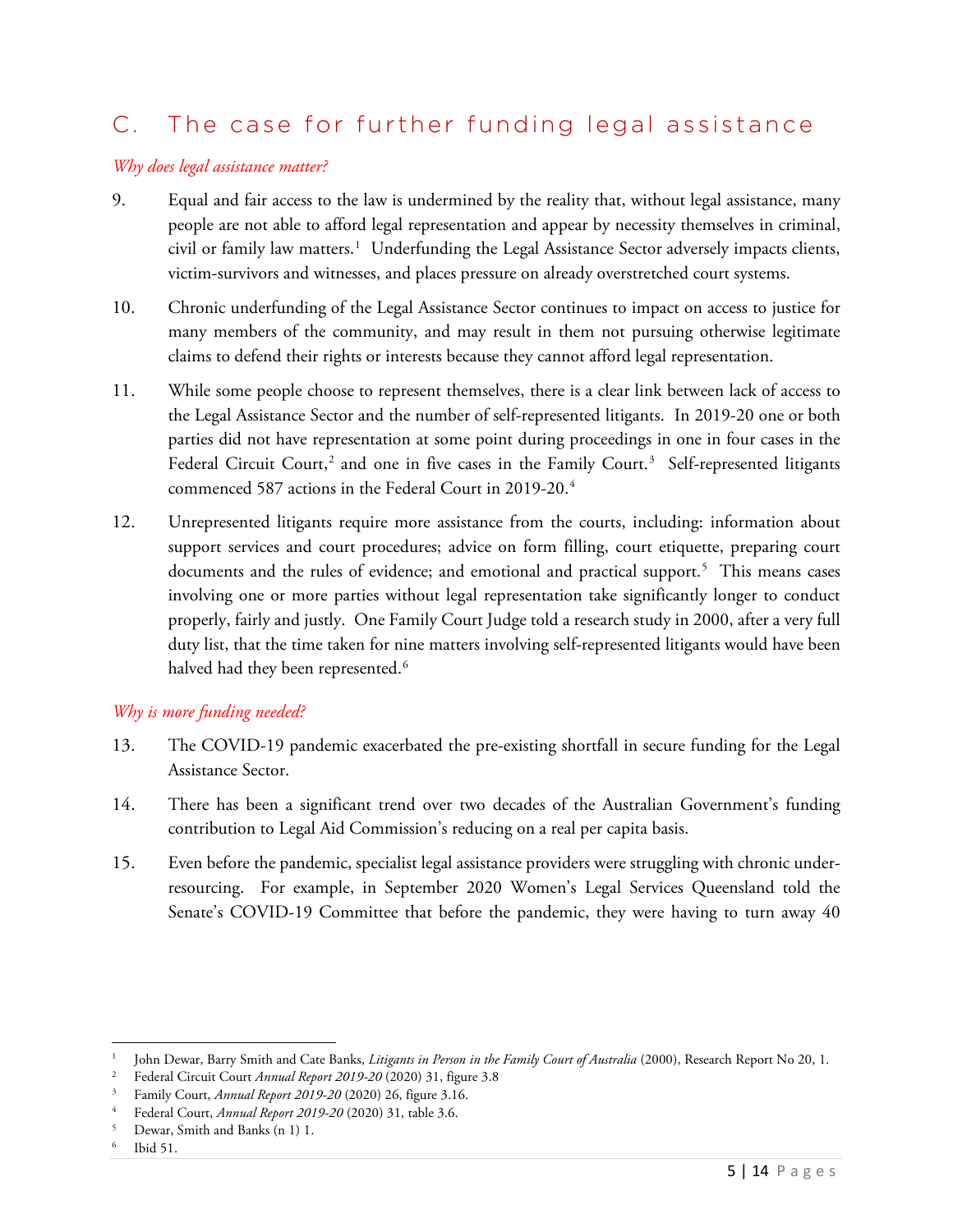<span id="page-5-5"></span>percent of calls – 6,600 vulnerable women seeking their assistance. During the pandemic, that has risen to more than half of those seeking help. $^7$  $^7$ 

- 16. At any given time, Family Violence Prevention Legal Services have to turn away 30 to 40% of people contacting them for support because they do not have the resources to meet demand.<sup>[8](#page-5-1)</sup>
- 17. Despite indications that the impacts of COVID-19 will continue to be felt by the court system for years to come, the 2020-21 Budget made no additional provision to the Legal Assistance Sector. $^9$  $^9$
- 18. The Legal Assistance Sector must be proactively funded on an ongoing basis to ensure the justice system and legal assistance providers are best equipped to respond to community need all times, including during crises. This must include adequate, sustained funding for specialised legal assistance providers, such as Women's Legal Services Australia, National Aboriginal and Torres Strait Islander Legal Services and Family Violence Protection Legal Services.

## *How much funding is needed?*

19. At least an additional \$390 million per annum is still required to invest further resources into the Legal Assistance Sector to address critical civil and criminal assistance service gaps, according to the Law Council of Australia, comprising:<sup>[10](#page-5-3)</sup>

(a) at least \$120 million per annum for civil legal assistance services; and

(b) at least \$270 million per annum for other services provided by Legal Aid Commissions, restoring the share of Commonwealth funding of such services to 50 per cent.

20. In 2020 Women's Legal Services Australia estimated that an extra \$25 million was needed to ensure the current volume of requests received by its members can be addressed.<sup>11</sup>

<span id="page-5-0"></span> $\overline{a}$ <sup>7</sup> Katina Curtis, 'Incredible pressure: Thousands of women turned away from domestic violence legal services'*, Sydney Morning*  Herald (online) 22 September 2020 <https://www.smh.com.au/polfederaitics/federal/incredible-pressure-thousands-of-womenturned-away-from-domestic-violence-legal-services-20200922-p55y22.html>.

<span id="page-5-1"></span><sup>8</sup> Australian Women Against Violence Alliance, 'Women's lives will be at risk because of decision not to act today – domestic violence experts' (Media Release, March 2020) [<https://awava.org.au/2020/03/13/media-release/womens-lives-will-be-at-risk](https://awava.org.au/2020/03/13/media-release/womens-lives-will-be-at-risk-because-of-decision-not-to-act-today-domestic-violence-experts?doing_wp_cron=1589642604.5754508972167968750000)[because-of-decision-not-to-act-today-domestic-violence-experts?doing\\_wp\\_cron=1589642604.5754508972167968750000>](https://awava.org.au/2020/03/13/media-release/womens-lives-will-be-at-risk-because-of-decision-not-to-act-today-domestic-violence-experts?doing_wp_cron=1589642604.5754508972167968750000).

<span id="page-5-2"></span><sup>9</sup> Commonwealth, *Estimates*, Senate Legal and Constitutional Affairs Legislation Committee, Canberra, 21 October 2020, 24 (Mr Anderson) ('*October Estimates'*).

<span id="page-5-3"></span><sup>&</sup>lt;sup>10</sup> Law Council of Australia, 2020-21 Deferred Pre-Budget Submission (August 2020) 8 <https://www.lawcouncil.asn.au/publicassets/13bfe261-dfec-ea11-9434-005056be13b5/3868%20-%202020- 21%20Deferred%20Pre-Budget.pdf>.

<span id="page-5-4"></span><sup>&</sup>lt;sup>11</sup> Women's Legal Services Australia, 'Federal Budget fails to respond to call for urgent funding for specialist women's legal services' (Media Statement, 7 October 2020) <http://www.wlsa.org.au/media\_releases/federal\_budget\_fails\_to\_respond\_to\_call\_for\_urgent\_funding\_for\_specialist\_womens\_le gal\_services>.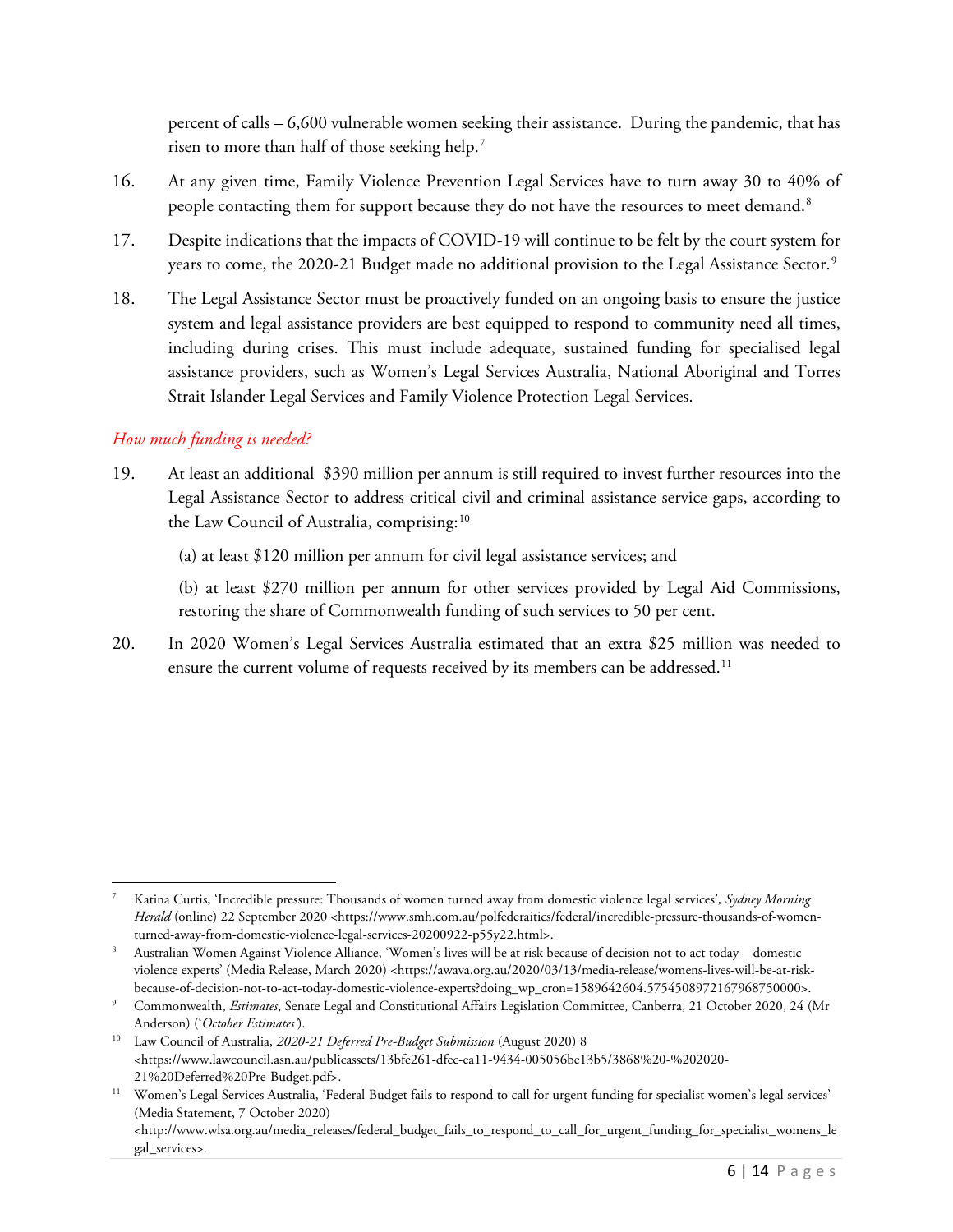## D. The case for resourcing the family law system and maintaining a stand-alone Family Court

*Why is a properly-resourced family law system important, including a specialist, stand-alone Family Court?*

- 21. The family law system is one of the most used but under-resourced areas of the justice system.
- 22. Maintaining a properly resourced stand-alone, specialist family court as a keystone of that system is important to ensure specialist knowledge and training for judicial officers, registrars and court staff to equip them to identify and manage risk, and protect children and victims of family violence in need of the courts' assistance. A specialist court consists of more than just its Judges. It includes structural and institutional specialisation, in the form of its support services, resources and processes. This specialised court infrastructure is important to support children and families, and to coordinate and locate legal and non-legal support services.
- 23. When properly resourced, the Family Court has excelled at the provision and application of specialist conciliation and assessment services. Registrars and family consultants, when properly resourced and deployed, are an integral part of case management. They provide an invaluable service in the early identification, narrowing and resolution of issues. Almost 70% of matters before the Commonwealth family courts involve allegations of family violence.<sup>[12](#page-6-0)</sup> The Association supports former Chief Justice Elizabeth Evatt AC's statement that:<sup>[13](#page-6-1)</sup>

<span id="page-6-3"></span>The increasing number of cases in which issues of family violence and child abuse are raised has led to an even greater need today for family law jurisdiction to be vested exclusively in specialised judges who can give their full attention to the needs of family law clients without being diverted to exercise other unrelated jurisdictions.

24. There is currently a Government proposal before the Senate to abolish the Family Court by merging it into the lower-level, overburdened and under-resourced Federal Circuit Court. The Association, along with more than 155 stakeholders,<sup>[14](#page-6-2)</sup> opposes the merger because this would abolish the stand-alone Family Court as we know it. The Association does not accept that the merger would realise any cost savings, it will only exacerbate delay, confusion and cost for families.

## *Why is more funding needed?*

25. There is a direct causal link between resourcing and the timeliness and quality of justice delivered by the courts. Under-resourcing and a failure to promptly replace retiring judicial officers has produced delays and costs that impact on the accessibility and quality of justice for children, families and victim-survivors of family violence. Before the COVID-19 pandemic, the Family Court and Federal Circuit Court were each already facing backlogs of more than a year's worth of

<span id="page-6-0"></span>l <sup>12</sup> Women's Legal Services Australia, *Safety first in family law* (2019); see also House of Representatives Standing Committee on Social Policy and Legal Affairs, Parliament of Australia, *A better family law system to support and protect those affected by family violence* (Report, 2017) [1.6] ('*2017 House of Representatives Inquiry*').

<span id="page-6-1"></span><sup>&</sup>lt;sup>13</sup> 'Family Court merger 'undesirable' for families, former Family Court Chief Justices say' (Joint Media Statement, 29 November 2020) <https://www.lawcouncil.asn.au/media/media-releases/family-court-merger-undesirable-for-families-former-family-courtchief-justices-say>.

<span id="page-6-2"></span><sup>14</sup> See *Open Letter – Concerns about proposed Family Court merger* (2019) <http://www.wlsa.org.au/submissions/open\_letter\_- \_concerns\_about\_proposed\_family\_court\_merger>, updated in February 2021.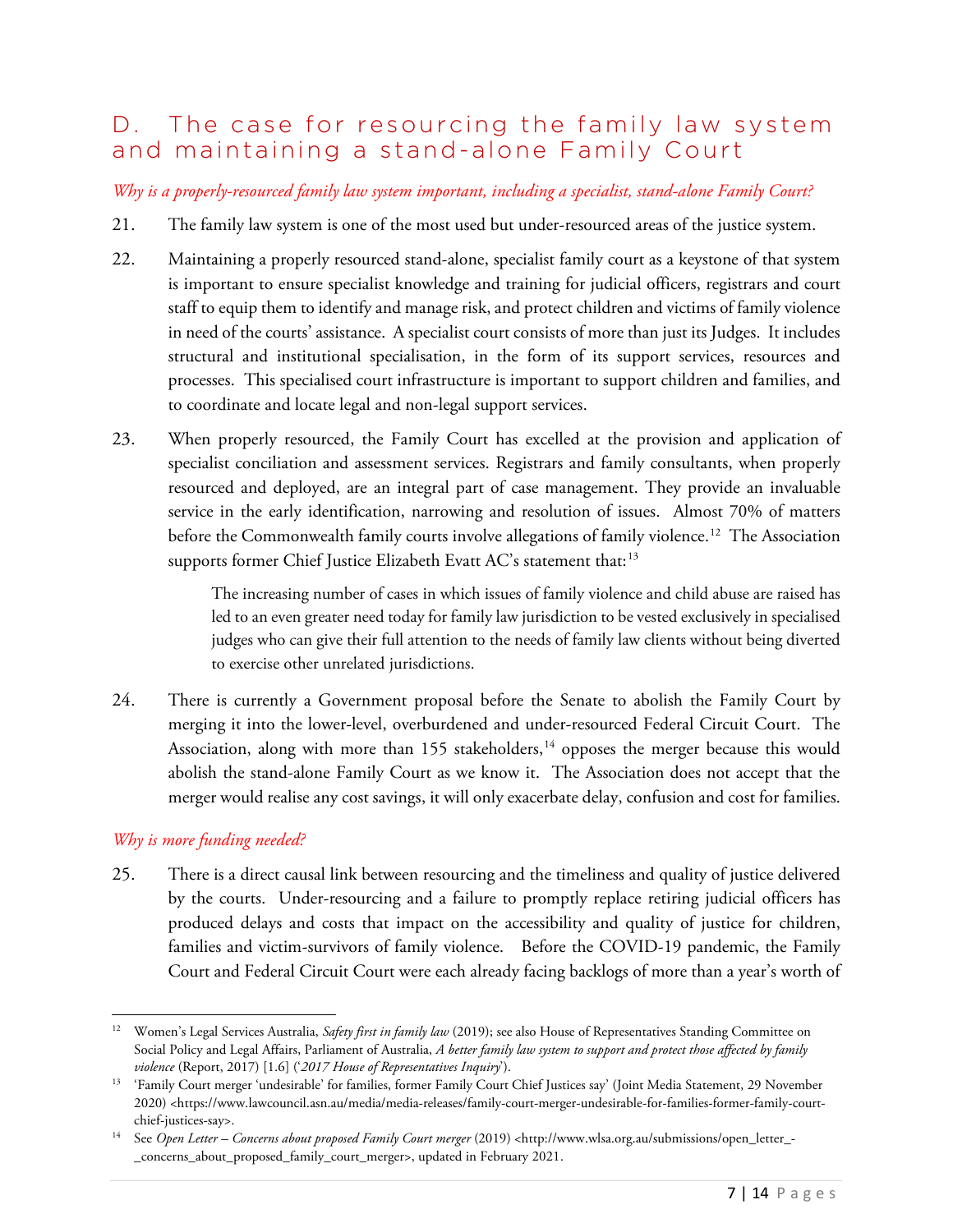<span id="page-7-13"></span>cases.<sup>15</sup> The backlog of all pending non-appeal applications in the Family Court has grown from 4,997 to 6,720 (34%) from 2012-13 to 2018-19, while the backlog of all pending applications in the Federal Circuit Court has grown from 31,067 to 53,320 (72%).<sup>16</sup> Those backlogs continued to rise in 2019-20 in each court.

- 26. As at November 2020, five Federal Circuit Court Judges in the Sydney registry had between 300 to 400 cases each in their dockets.<sup>[17](#page-7-2)</sup> Another Sydney-based Federal Circuit Court Judge and three Federal Circuit Court Judges at the Parramatta Registry had between 400-500 cases in their dockets.<sup>[18](#page-7-3)</sup> One further Judge in the Parramatta Registry is currently not sitting. The single Federal Circuit Court Judge in the Wollongong registry had more than 600 cases in their docket and has not been replaced since being elevated to the Family Court. [19](#page-7-4) The Chief Judge of the Federal Circuit Court has indicated that the ideal manageable number should be around 100 cases each. $^{20}$  $^{20}$  $^{20}$
- 27. More than 10 Judges across the Family Court and Federal Circuit Court nationally will be retiring in 2021-22. It is critical that these appointments are promptly replaced to avoid contributing to further delays for parties.
- 28. The Chief Justice of the Family Court and Chief Judge of the Federal Circuit Court said in 2019 "There is no doubt that there are unacceptable delays in both courts and an unacceptable backlog... there's no doubt there is a need for further resources".<sup>[21](#page-7-6)</sup> This need is now more acute.
- 29. Funding provided in the 2020-21 Budget was insufficient to address the unmet need in the system and the Courts, and address the significant backlog of cases, for four reasons. First, the Budget announced \$35.7 million over four years for "additional resources and judges for the Federal Circuit Court (FCC) to assist with the timely resolution of migration and family law matters".<sup>[22](#page-7-7)</sup> The Attorney-General's Department confirmed in Senate Estimates in October that only a third of this funding - \$12.8 million – would support family law, through the appointment of one judge and five registrars.<sup>23</sup> This falls well short of the Chief Justice's statement in 2019 that adding "an extra judge in every major registry would make a massive difference" to backlogs.<sup>[24](#page-7-9)</sup>
- <span id="page-7-12"></span>30. Second, the Government announced it was providing "the Family and Federal Circuit Courts with an additional \$10.2 million to manage the impacts of COVID-19".<sup>[25](#page-7-10)</sup> However, the Attorney-General's Department has confirmed that the \$10.2 million figure was arrived at by adding the \$2.5 million allocated to maintain the COVID-19 list to money earmarked for improvements to the Launceston and Rockhampton registries.<sup>26</sup> The legal profession had been campaigning for the

l

<span id="page-7-0"></span><sup>15</sup> Nicola Berkovic, 'Courts reject questions over delays and judges', *The Australian* (online) 23 October 2019, citing Family Court and Federal Circuit Court *Annual Reports 2018-19* (2019).

<span id="page-7-1"></span><sup>16</sup> Productivity Commission, 'Part C – Justice', *Report on Government Services 2021* (2021) table 7A.21.

<span id="page-7-2"></span><sup>17</sup> Family Court of Australia and Federal Circuit Court of Australia[, Responses to written questions on notice,](https://www.aph.gov.au/Parliamentary_Business/Committees/Senate/Legal_and_Constitutional_Affairs/Federalcircuitcourt/Additional_Documents) 16 November 2020 (received 18 November 2020).

<span id="page-7-3"></span><sup>18</sup> Ibid.

<span id="page-7-4"></span><sup>19</sup> Ibid.

<span id="page-7-5"></span><sup>&</sup>lt;sup>20</sup> See 2017 House of Representatives Inquiry (n [12\)](#page-6-3) 153 [4.250].

<span id="page-7-6"></span><sup>21</sup> Quoted in Nicola Berkovic, 'Family law reform: Priority for next Australian government', *The Australian* (online) 23 April 2019.

<span id="page-7-8"></span><span id="page-7-7"></span><sup>22</sup> *Budget Paper No 2* (2020) 56.

<span id="page-7-9"></span><sup>&</sup>lt;sup>24</sup> Quoted in Tony Keim, 'A family (court) affair', Proctor (November 2019) 32.

<span id="page-7-10"></span><sup>&</sup>lt;sup>25</sup> Treasurer of the Commonwealth of Australia, 'Guaranteeing essential services' (Media Release, 6 October 2020).<br><sup>26</sup> October Estimates (n 9) 50 (Mr Gifford).

<span id="page-7-11"></span>October Estimates (n [9\)](#page-5-5) 50 (Mr Gifford).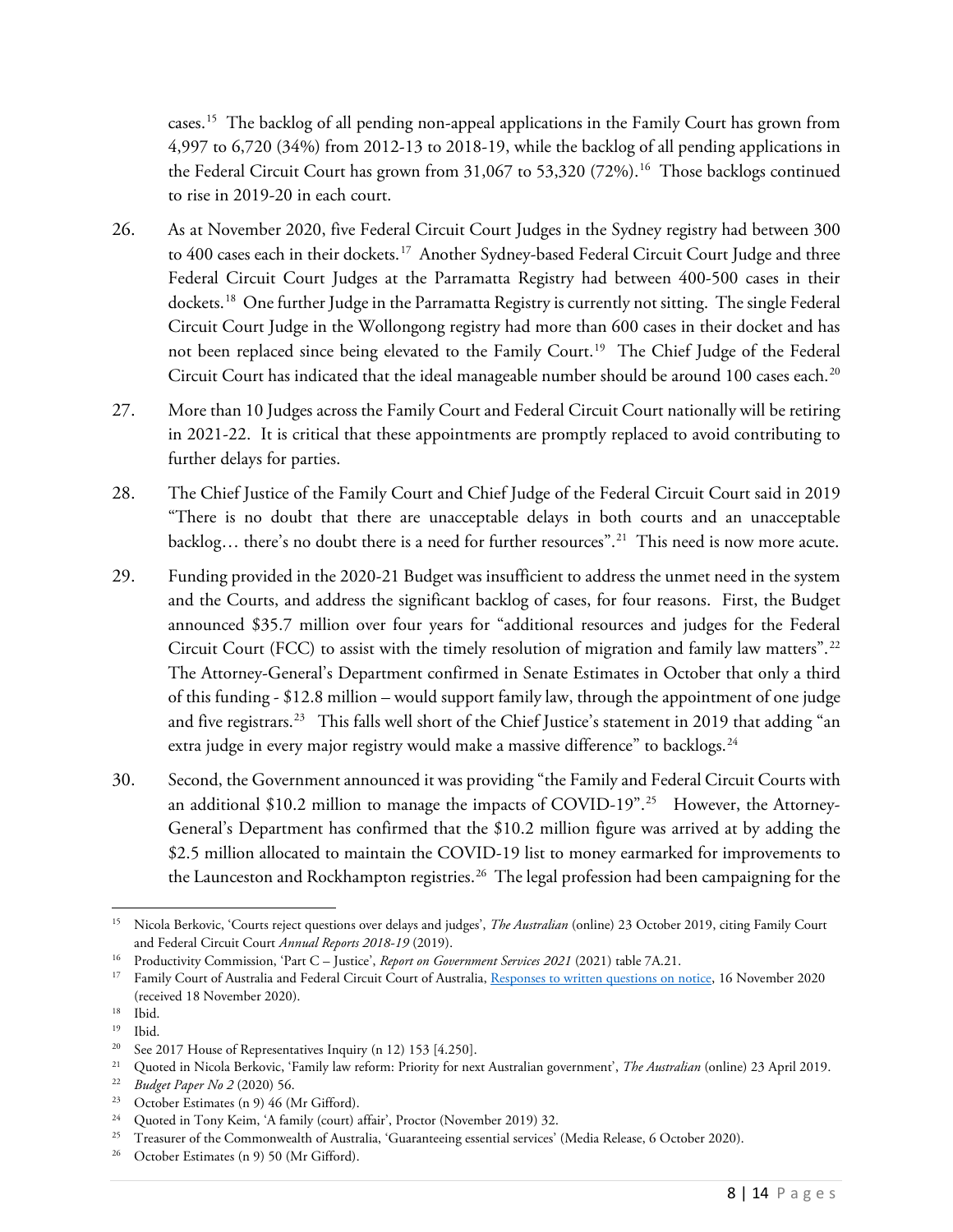Launceston and Rockhampton work to be undertaken for some time before COVID-19. These can hardly be described as COVID-19-related initiatives and will not address the growing backlogs and delays experienced as a result of the pandemic and shadow pandemic of family violence.

- 31. Third, \$4.1 million previously earmarked for expenditure in the Family Court was removed from budgeted expenses for the Family Court under program 2.1 over the next three years in the Attorney-General's Budget Statement, without explanation.<sup>[27](#page-8-0)</sup> Fourth, despite funding being set aside in 2019 for the appointment of a judge to the appeal division, this appointment still has not occurred to date despite significant workload and backlogs facing the Family Court.
- 32. The Government subsequently announced in December 2020 that the Federal Circuit Court's small claims jurisdiction would be expanded. \$2 million over three years was provided, without funding for additional judges.<sup>28</sup> This is despite the crippling workloads already facing the Court.

## *How much additional funding and resourcing is required?*

- 33. A substantial injection of funding is required to address successive years of under-resourcing by successive governments. If nothing else, to ensure that the system is able to function in a meaningful way, the following investment should occur urgently. The \$4.1 million removed in the 2020-21 Budget should be reinstated to the Family Court.
- 34. As mentioned above, in November 2019 the Chief Justice advised that adding "an extra judge in every major registry would make a massive difference" to backlogs.<sup>[29](#page-8-2)</sup> This has not yet occurred. As a conservative estimate, adding an extra judge in each of the Family Court and Federal Circuit Court state capital registries<sup>[30](#page-8-3)</sup> would total 14 judges.
- 35. The Mid-Year Economic and Fiscal Outlook in 2018-19 put the cost of an additional judge and support staff at \$3.7 million over four years, or \$1.1 million per full financial year.<sup>31</sup> Based on this, a minimum \$15.4 million would be required per year.
- 36. More than ten retiring Judges in the Family Court and Federal Circuit Court must be promptly replaced with new appointments to avoid further delays.
- 37. In addition, there are a number of instances in NSW and nationally where retiring judges have not been promptly replaced. Further Judges may be required to work through COVID-19 backlogs, in view of the Courts' reliance on AVL hearings since March 2020. Justice Perram of the Federal Court has noted that AVL hearings are 20 to 40 percent slower.<sup>32</sup>

<span id="page-8-0"></span>l <sup>27</sup> Ibid; *Attorney-General's Portfolio Budget Statement 2020-21* (October 2020) 242, table 2.2.1 Cf *Attorney-General's Portfolio Additional Estimates Statement 2019-20* (February 2020) 87, table 2.2.1.

<span id="page-8-1"></span><sup>28</sup> Commonwealth of Australia, *Mid-Year Economic and Fiscal Outlook 2020-21* (2020) 147.

<span id="page-8-3"></span><span id="page-8-2"></span><sup>&</sup>lt;sup>29</sup> Quoted in Keim (n [24\)](#page-7-12) 32.<br> $\frac{30}{4}$  Adelaide Brisbane Capber

Adelaide, Brisbane, Canberra, Darwin, Sydney, Melbourne, Hobart.

<span id="page-8-4"></span><sup>&</sup>lt;sup>31</sup> Commonwealth of Australia, *Mid-Year Economic and Fiscal Outlook 2018-19* (2019) 155.

<span id="page-8-5"></span><sup>32</sup> Justice Perram, 'Video Justice: Ten Years of Progress for Courts in Eight Weeks', *Australian Financial Review* (online) 14 May 2020).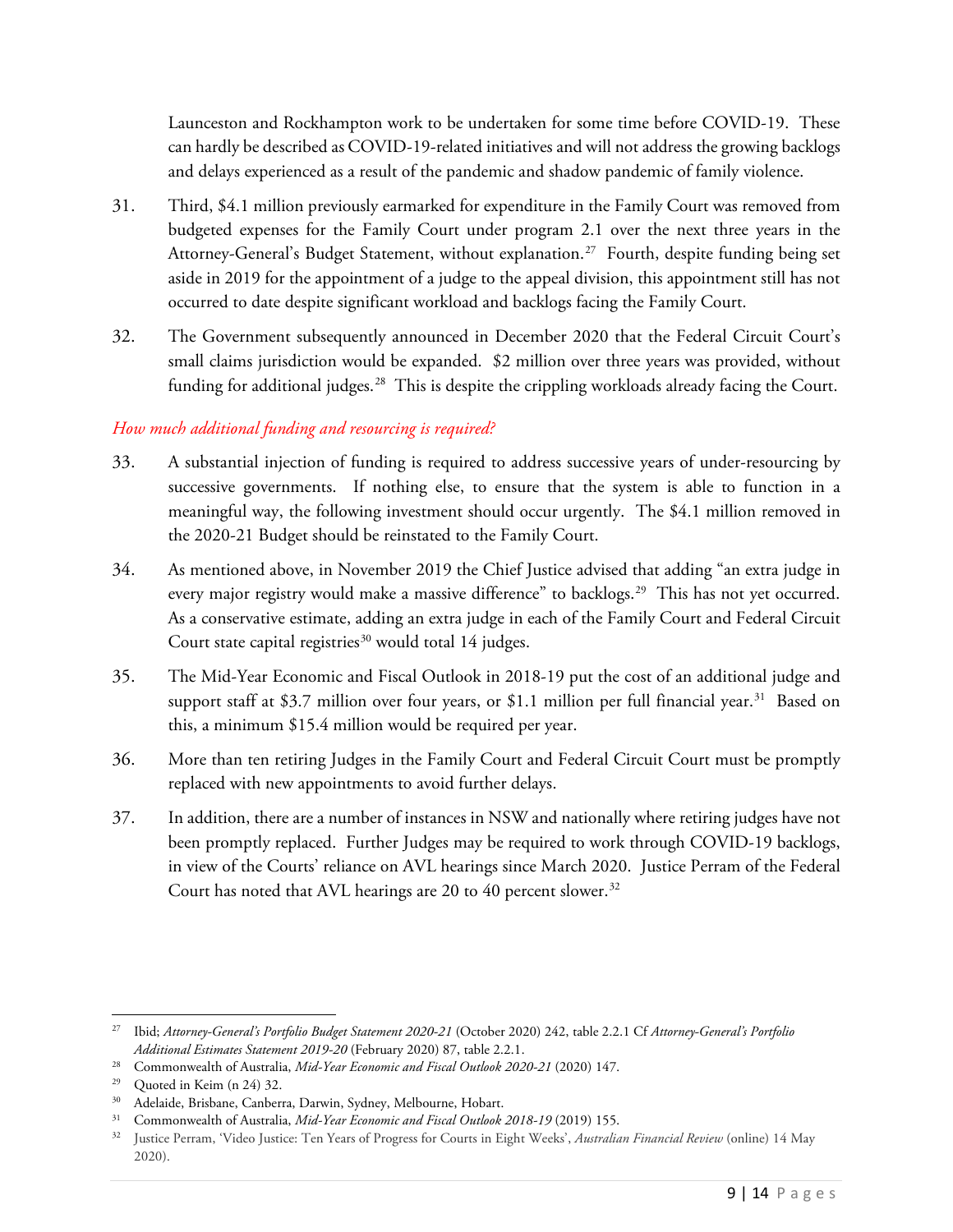## E. Funding the implementation of the 2018 Pathways to Justice recommendations

## *Why is this important?*

- 38. Aboriginal people and Torres Strait Islanders make up 2.8% of the Australian population but constitute 27.6% of the prison population. The Indigenous imprisonment rate in Australia rose 63% from the time the Royal Commission into Aboriginal Deaths in Custody reported in 1993 to 2016. These disproportionate statistics highlight how First Nations peoples continue to experience disadvantage and discrimination in Australia's justice system.
- 39. Not only is this a shameful reflection on modern Australia, the flow-on costs to the community in areas such as the cost of imprisonment, unchecked drug and alcohol abuse, ongoing domestic violence and out-of-home care are enormous. There has been a series of substantial reports and inquiries concerning First Nations peoples in custody, a number of which contain recommendations which are yet to be implemented, including the Australian Law Reform Commission's (ALRC's) 2018 *Pathways to Justice Report*.
- 40. Implementing the *Pathways to Justice Report* recommendations would significantly contribute to reducing the incarceration rate of First Nations peoples and would be an important step in correcting the unjust treatment that these communities have faced for many years.
- 41. The Association calls on the Commonwealth and State Governments to respond to, fund and implement the *Pathways to Justice Report*, including the following 10 urgent priorities:
	- a. the establishment of an independent justice reinvestment body, overseen by a Board with Aboriginal and Torres Strait Islander leadership, and the initiation of justice reinvestment trials to promote engagement in the criminal justice system;
	- b. the establishment of properly resourced specialist Aboriginal and Torres Strait Islander sentencing courts to be designed and implemented in consultation with Aboriginal organisations, including the Walama Court in the NSW District Court;
	- c. repeal of mandatory or presumptive sentencing regimes which have a disproportionate effect on Aboriginal offenders;
	- d. the expansion of culturally appropriate community-based sentencing options, resourced and supported by the State Government;
	- e. the diversion of resources from the criminal justice system to community-based initiatives that aim to address the causes of Indigenous incarceration;
	- f. the revision of bail laws to require bail authorities to consider cultural issues that arise due to a person's Aboriginality;
	- g. raising the minimum age of criminal responsibility and the minimum age of children in detention to 14, as outlined below in this submission;
	- h. the abolition or restriction of offences relating to offensive language to genuinely threatening language;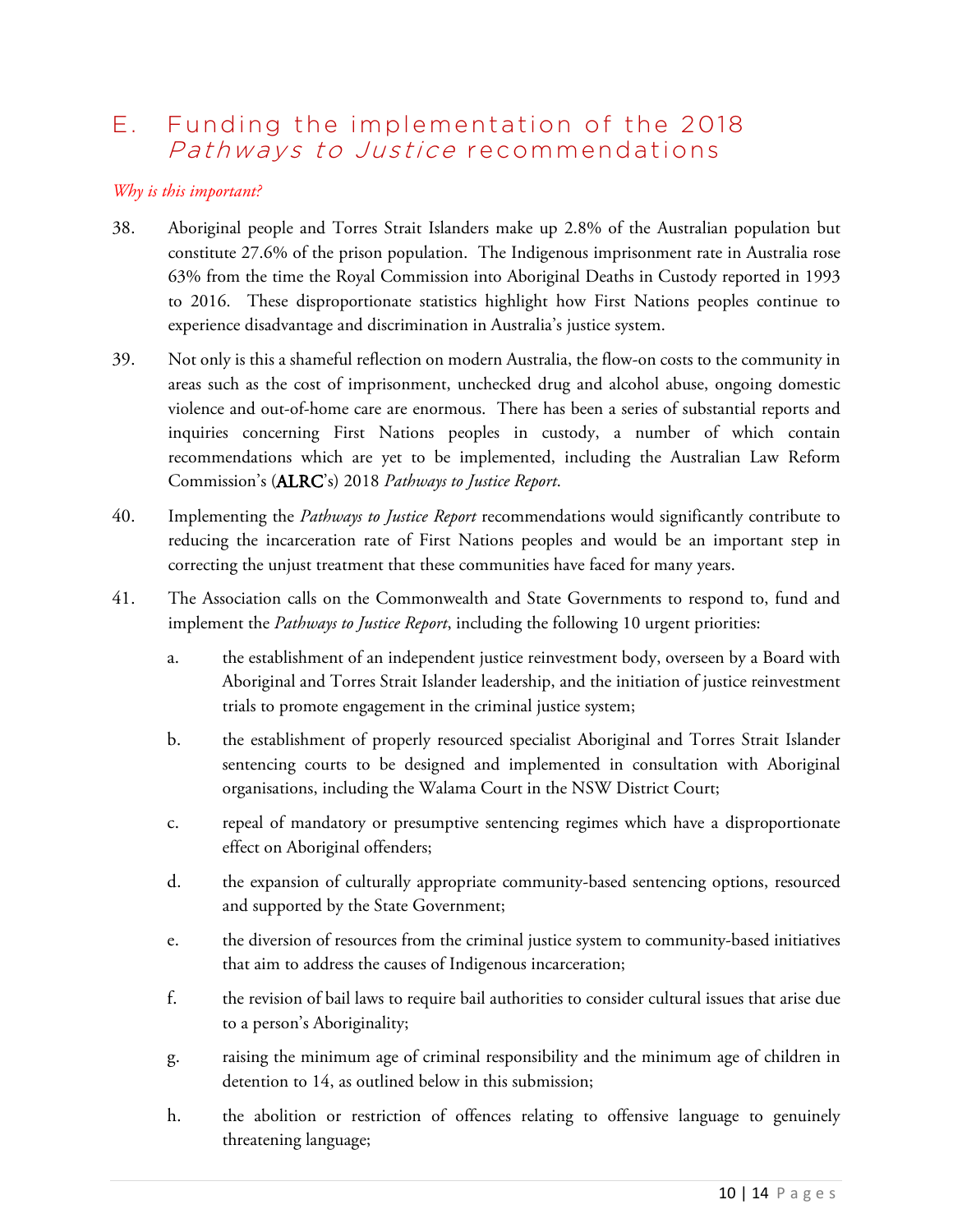- i. fine default should not result in imprisonment in lieu of or as a result of unpaid fines; and
- j. the introduction of specific sentencing legislation to allow courts to take account of unique systemic and background factors affecting First Nations People.

## *Why is more funding needed?*

- 42. Implementing many of the *Pathways to Justice Report* recommendations requires funding to ensure their success in contributing to reducing the incarceration rate of First Nations peoples.
- 43. For example, the Walama Court proposal in NSW which was referred to by the ALRC Report is supported by a sound business case, prepared by the Walama Working Group led by Her Honour Judge Dina Yehia SC of the District Court. NSW Department of Communities and Justice Secretary Coutts-Trotter told an estimates hearing in September 2019 that the Walama Court was "an excellent proposal" being considered alongside "a range of other proposals, in the 2020-21 budget cycle" and "the issue is simply one of funding".<sup>[33](#page-10-0)</sup>

## *How much additional funding and resourcing is required?*

- 44. The Association recommends that the Federal Government commit to implementing the *Pathways to Justice Report* recommendations as a priority in the 2021-22 Budget and work with First Nations-led groups, the states and territories to ensure appropriate funding.
- 45. Some of the costs of these initiatives may vary on a state by state basis and must be the subject of ongoing consultation to ensure appropriate funding is secured and shared, where appropriate, across Commonwealth and state/territory governments.
- 46. Importantly, many initiatives, including the Walama Court, will realise longer term societal and monetary benefits for Australian taxpayers, through their contribution to reducing recidivism and therefore the costs associated with incarceration. Nationally during 2019-20, expenditure on corrective services was \$3.88 billion for prisons and \$0.76 billion for community corrections. [34](#page-10-1) Expenditure plus depreciation was \$5.09 billion, which represented a real increase of 5.1% from 2018-19. [35](#page-10-2)
- 47. Implementing the *Pathways to Justice Report* recommendations would realise savings as fewer First Nations peoples will be imprisoned and the reduced recidivism rates would mean generations of people will no longer continue to cycle through the criminal justice system.

<span id="page-10-0"></span>l <sup>33</sup> See New South Wales Bar Association, "Disappointing" NSW Budget holds back on funding for Walama Court, First Nations' (Media Statement, 18 November 2020).

<span id="page-10-2"></span><span id="page-10-1"></span><sup>&</sup>lt;sup>34</sup> Productivity Commission (n [16\)](#page-7-13) Part C Section 8 'Corrective Services[',](https://www.pc.gov.au/research/ongoing/report-on-government-services/2021/justice/corrective-services#footnotes-funding) table 8A.1.<br><sup>35</sup> Ibid

Ibid.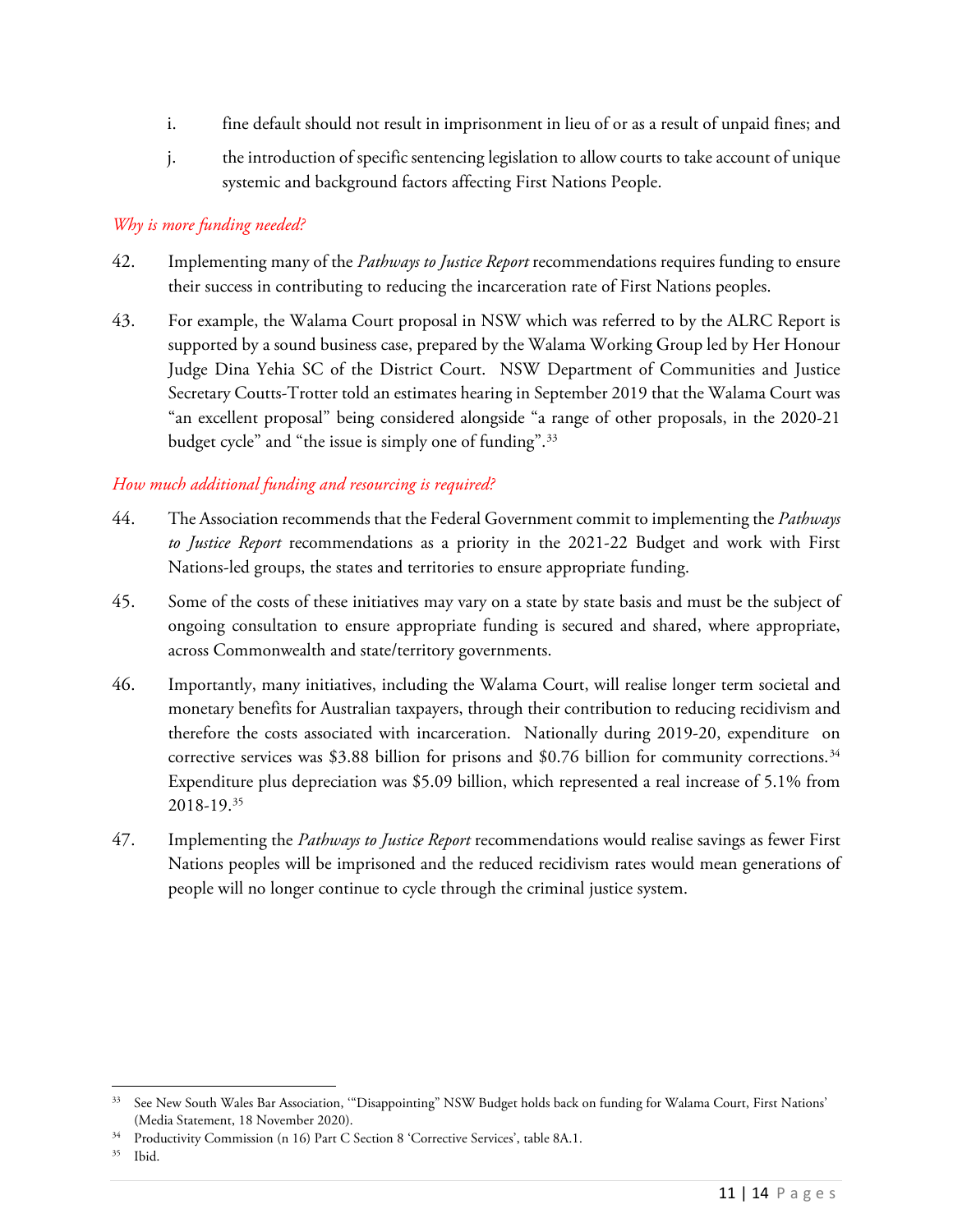# F. Closing the Gap

#### *Why is this important?*

- 49. The National Agreement on Closing the Gap is an important step in sharing decision making and responsibility with First Nations peoples and the Government.
- 50. Closing the Gap initiatives, which include four priority reforms and 16 socio-economic targets, are aimed at committing federal, state and territory governments to work with First Nations organisations in relation to housing, healthcare, justice targets, and education.
- 51. The Closing the Gap targets, however, are not set up to succeed if First Nations voices are not included in decision-making processes around setting and implementing the targets, or if proper resourcing and funding is not allocated to support implementation.
- 52. For the first time, the Closing the Gap targets announced in July 2020 included a justice target aiming to reduce adult incarceration by 15% by 2031. Those targets have attracted widespread criticism as being inadequate from a number of organisations, including the Aboriginal Legal Services NSW/ACT and the Association, as well as being inadequately funded.
- 53. The Association has consistently said that higher targets to reduce the over-representation of First Nations peoples in the criminal justice system could be achieved more quickly and effectively. For example, figures released by the NSW Bureau of Crime Statistics and Research in August indicated that the State's prison population had been reduced in eight weeks by 11% and the youth detention population by 27% from February to June in response to the threat of COVID-19. The fact that such a substantial reduction in the prison population can be achieved in the short term in the context of the COVID-19 pandemic indicates that the Indigenous over-representation in Australian corrections system can be addressed much faster than the Closing the Gap target, and without putting the community at risk. As outlined above, reducing the over-representation of First Nations peoples in custody has the potential to realise cost savings in the longer term, in addition to significant other benefits.

#### *Why is more funding needed and how much is required?*

- 54. While the Commonwealth Government announced an initial contribution of \$46.5 million over four years, that equates to just \$11.63 million a year. When divided across each of the 16 Closing the Gap targets, these amounts are nowhere near enough to reasonably meet the targets or fund the initiatives necessary to meet the targets and Close the Gap. Funding must be invested in initiatives including healthcare and justice infrastructure, the building and funding of schools, the creation of job opportunities for First Nations peoples, the creation of housing initiatives and proper mental health resources. Further, First Nations organisations must be properly resourced and funded to participate in these processes.
- 55. The Association urges the Federal Government to consult with First Nations-led groups and stakeholders to develop and implement a more appropriate, sustained budget to meet the Closing the Gap targets.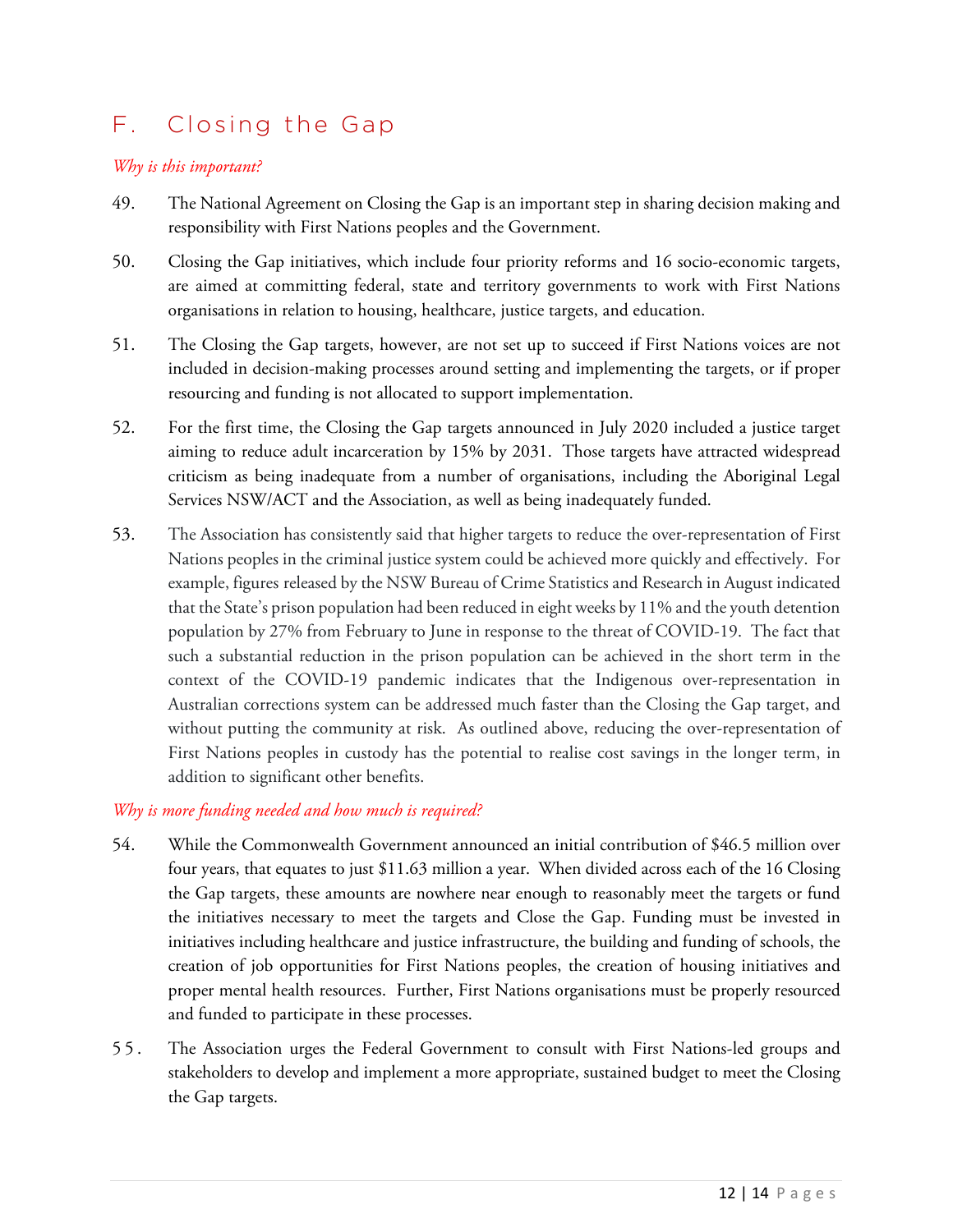## G. The cost of not raising the minimum age of criminal responsibility to 14

## *Why should the minimum age of criminal responsibility be raised?*

- 56. The Association strongly supports raising the age of criminal responsibility from 10 to 14 years of age across all state, territory and Commonwealth jurisdictions for six reasons:<sup>36</sup>
	- a. First, there is a concerning nexus between early contact with the criminal justice system and subsequent juvenile and adult re-offending;
	- b. Second, a minimum age of 10 is inconsistent with consensus amongst the medical community regarding research on child brain development;
	- c. Third, Aboriginal and Torres Strait Islander children are significantly overrepresented in Australia's child protection systems and disproportionately affected by the current minimum age, which perpetuates the cycle of disadvantage;
	- d. Fourth, children with intellectual and psychosocial disabilities are also over-represented in the juvenile justice system in NSW;
	- e. Fifth, the operation of the doli incapax presumption in NSW is leading to the adverse involvement of children in the criminal justice system where the child is found not to have capacity; and
	- f. Sixth, the current law is inconsistent with international standards and the recommendations of peak legal and medical bodies.
- 57. The Association is not asserting that there should be no response or consequences for behaviour of concern committed by children under the age of 14. Rather, the Association urges the Government to adopt a response of culturally competent treatment, education and rehabilitation to address this behaviour, as an alternative to criminalising children aged between 10 and 14.
- 58. Raising the minimum age is consistent with the views and concerns of many stakeholders. In June 2019 the Law Council's board of directors voted unanimously to change its policy position to advocate for the minimum age of criminal responsibility to be raised to  $14.37$  $14.37$  This position has been endorsed by the Bar Council of the Association. The Independent Expert leading the United Nations Global Study on Children Deprived of Liberty recommended to the United Nations in July 2019 that "States should establish a minimum age of criminal responsibility, which shall not be below 14 years of age".[38](#page-12-2)
- 59. Similarly, the United Nations Committee on the Rights of the Child<sup>[39](#page-12-3)</sup> has called on Australia to "raise the minimum age of criminal responsibility to an internationally accepted level and make it

<span id="page-12-0"></span> $\overline{\phantom{a}}$ <sup>36</sup> These are outlined in detail in the Association's submission to COAG, which is available at [https://nswbar.asn.au/uploads/pdf](https://nswbar.asn.au/uploads/pdf-documents/submissions/NSW_Bar_Association_-_submission_to_COAG_-_minimum_age_of_criminal_responsibility.pdf)[documents/submissions/NSW\\_Bar\\_Association\\_-\\_submission\\_to\\_COAG\\_-\\_minimum\\_age\\_of\\_criminal\\_responsibility.pdf](https://nswbar.asn.au/uploads/pdf-documents/submissions/NSW_Bar_Association_-_submission_to_COAG_-_minimum_age_of_criminal_responsibility.pdf) .

<span id="page-12-1"></span><sup>&</sup>lt;sup>37</sup> Law Council of Australia, 'Commonwealth, states and territories must lift minimum age of criminal responsibility to 14 years, remove doli incapax' (Media Statement, 26 June 2019).

<span id="page-12-2"></span><sup>&</sup>lt;sup>38</sup> M Nowak, *Report of the Independent Expert leading the global study on children deprived of liberty*, GA Report, UNGA, 74<sup>th</sup> Sess, Item 68(a), UN Doc A/74/136, [109].

<span id="page-12-3"></span><sup>&</sup>lt;sup>39</sup> Established under the UN Convention on the Rights of the Child which Australia has ratified.